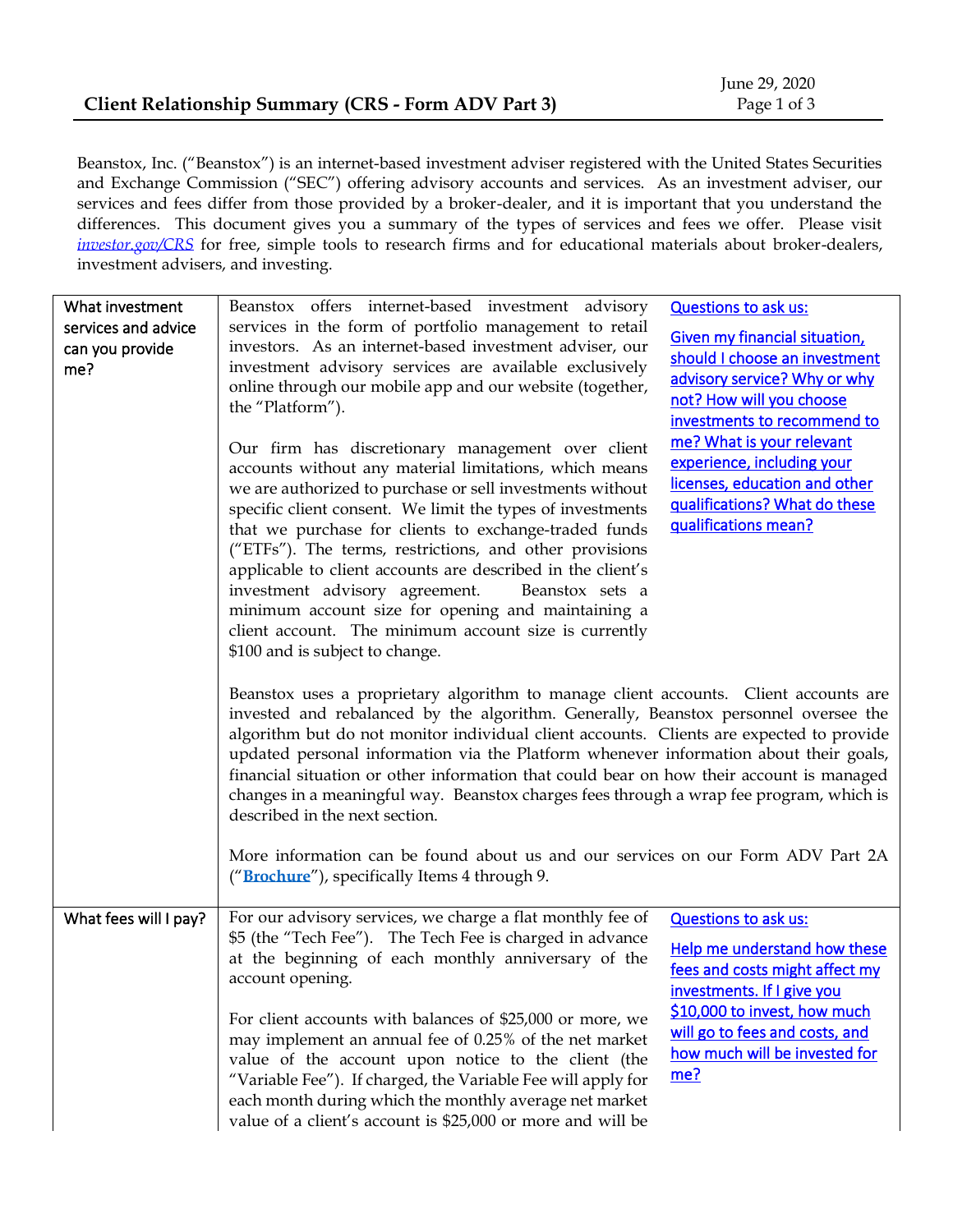**Client Relationship Summary (CRS - Form ADV Part 3)**

|                                                                                                                                                                                    | calculated, when applicable, as a prorated market value of<br>the account's average daily balance and charged monthly<br>in arrears at the end of each monthly anniversary of the<br>account opening. Because the Variable Fee is based on the<br>amount of assets in your account, we have an incentive to<br>increase those assets in order to increase our fees.<br>The Tech Fee and Variable Fee are part of our wrap fee program wherein advisory fees and<br>brokerage fees are bundled together. The ETFs in which a client's assets are invested charge<br>their own separate management fees and bear other expenses. These ETF fees and expenses<br>are deducted from the ETFs' net asset value (NAV) and are not part of Beanstox's wrap fee<br>program.<br>You will pay fees and costs whether you make or lose money on your investments. Fees and<br>costs will reduce any amount of money you make on your investments over time. Please<br>make sure you understand what fees and costs you are paying. Please also see our <b>Brochure</b><br>for additional details, specifically Item 4. |                                                                                                                                                                                                                                           |  |
|------------------------------------------------------------------------------------------------------------------------------------------------------------------------------------|-------------------------------------------------------------------------------------------------------------------------------------------------------------------------------------------------------------------------------------------------------------------------------------------------------------------------------------------------------------------------------------------------------------------------------------------------------------------------------------------------------------------------------------------------------------------------------------------------------------------------------------------------------------------------------------------------------------------------------------------------------------------------------------------------------------------------------------------------------------------------------------------------------------------------------------------------------------------------------------------------------------------------------------------------------------------------------------------------------------|-------------------------------------------------------------------------------------------------------------------------------------------------------------------------------------------------------------------------------------------|--|
| What are your legal<br>obligations to me<br>when acting as my<br>investment adviser?<br>How else does your<br>firm make money<br>and what conflicts<br>of interest do you<br>have? | When we act as your investment adviser, we have to act in<br>your best interest and not put our interest ahead of yours.<br>At the same time, the way we make money creates some<br>conflicts with your interests. You should understand and<br>ask us about these conflicts because they can affect the<br>investment advice we provide you.<br>Here is an example to help you understand what this means. As we pay for your brokerage<br>fees with a portion of the advisory fees we receive from you through the wrap fee program,<br>we have an incentive to keep brokerage and transaction fees low.                                                                                                                                                                                                                                                                                                                                                                                                                                                                                                  | <b>Questions to ask us:</b><br>How might your conflicts of<br>interest affect me, and how will<br>you address them?                                                                                                                       |  |
| How do your<br>financial<br>professionals make<br>money?                                                                                                                           | Our financial<br>We receive cash compensation from the fees we receive from you.<br>professionals are paid based salaries and bonuses.<br>Our overall compensation may vary primarily based on the revenues of our firm. Please see<br>Item 4 of our <b>Brochure</b> for additional details.                                                                                                                                                                                                                                                                                                                                                                                                                                                                                                                                                                                                                                                                                                                                                                                                                |                                                                                                                                                                                                                                           |  |
| Do you or your<br>financial<br>professionals have<br>legal or disciplinary<br>history?                                                                                             | No - we do not have any legal or disciplinary events. Visit<br>investor.gov/ for a free, simple search tool to research us<br>and our financial professionals.                                                                                                                                                                                                                                                                                                                                                                                                                                                                                                                                                                                                                                                                                                                                                                                                                                                                                                                                              | <b>Questions to ask us:</b><br>As a financial professional, do<br>you have any disciplinary<br>history? For what type of<br>conduct?                                                                                                      |  |
| Additional<br>Information                                                                                                                                                          | For additional information on our firm, advisory services,<br>our people, or our business and relationships, see our<br><b>Brochure</b> available at<br>https://adviserinfo.sec.gov/firm/summary/291957.<br>If you have any questions, need additional up-to-date<br>information, or want another copy of this Client<br>Relationship Summary, then please contact us at (617)<br>878-2102.                                                                                                                                                                                                                                                                                                                                                                                                                                                                                                                                                                                                                                                                                                                 | <b>Questions to ask us:</b><br>Who is my primary contact<br>person? Is he or she a<br>representative of an<br>investment adviser or a broker-<br>dealer? Who can I talk to if I<br>have concerns about how this<br>person is treating me? |  |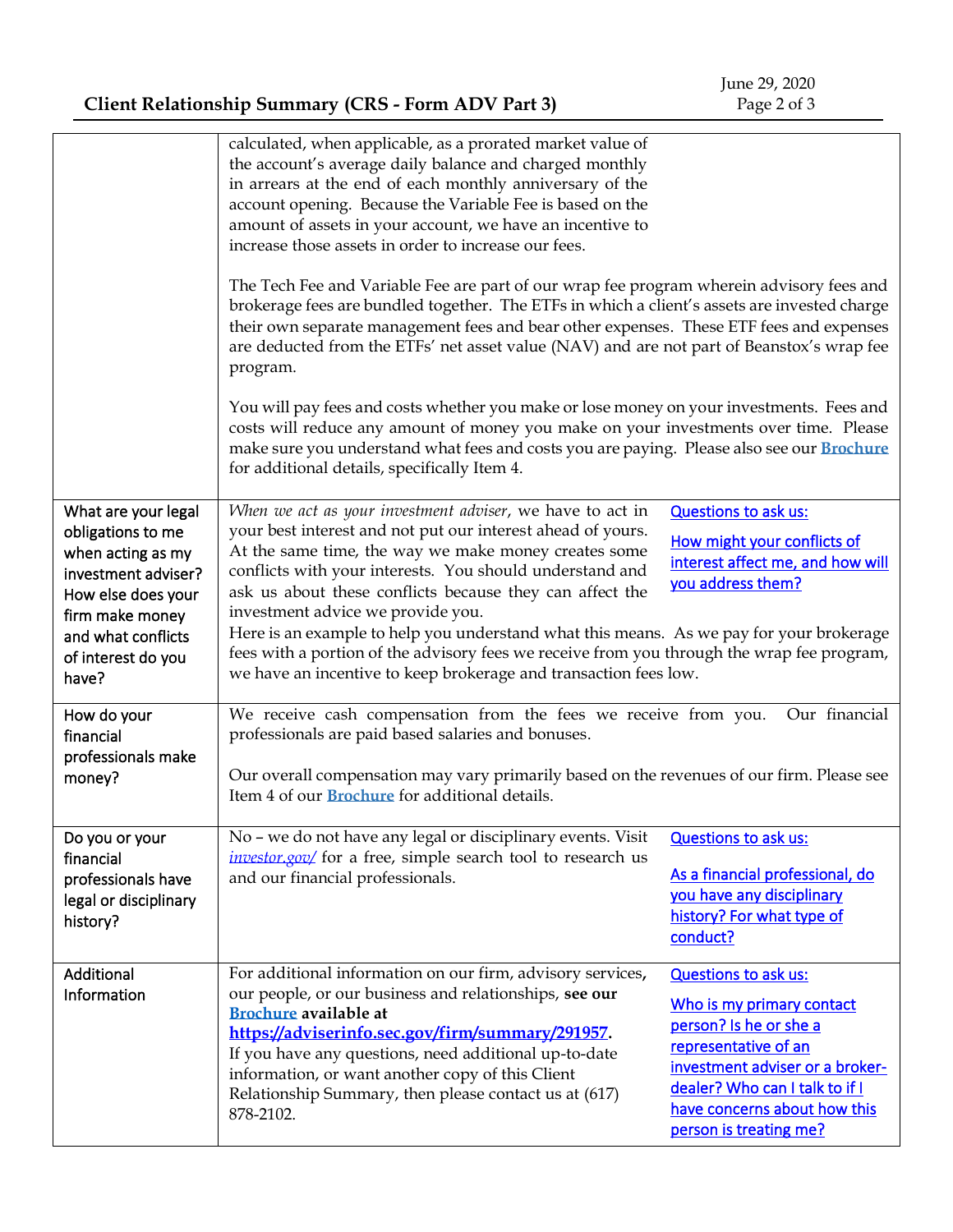#### **Exhibit A – Material Changes to Client Relationship Summary**

This is the initial version of the Client Relationship Summary. There are no material changes.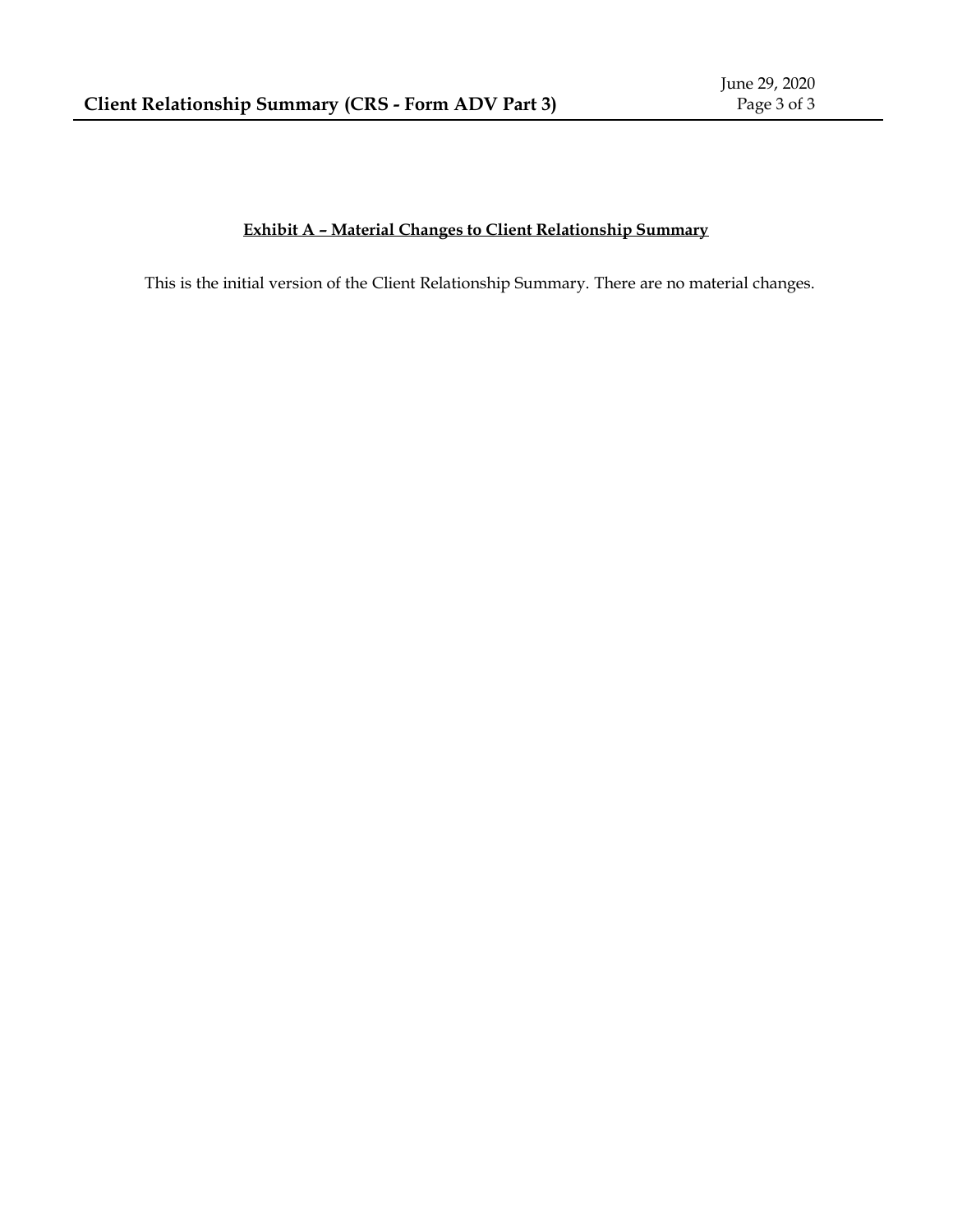Item 1: Cover Page

# Beanstox Inc.

### **1010 Sherbrooke Street West, Suite 2105 Montreal, Quebec H3A 2R7 Canada**

www.Beanstox.com

Form ADV Part 2A Appendix 1 Brochure

March 11, 2022

This wrap fee program brochure (hereinafter "Brochure") provides information about the qualifications and business practices of Beanstox Inc. (hereinafter "Beanstox"), a registered investment adviser. Registration does not imply a certain level of skill or training but only indicates that Beanstox has registered its business with state and federal regulatory authorities, including the United States Securities and Exchange Commission. If you have any questions about the contents of this Brochure, please contact us at support@Beanstox.com or at (617) 878-2102. The information in this Brochure has not been approved or verified by the United States Securities and Exchange Commission or by any state securities authority. Additional information about Beanstox is available on the SEC's website at www.adviserinfo.sec.gov.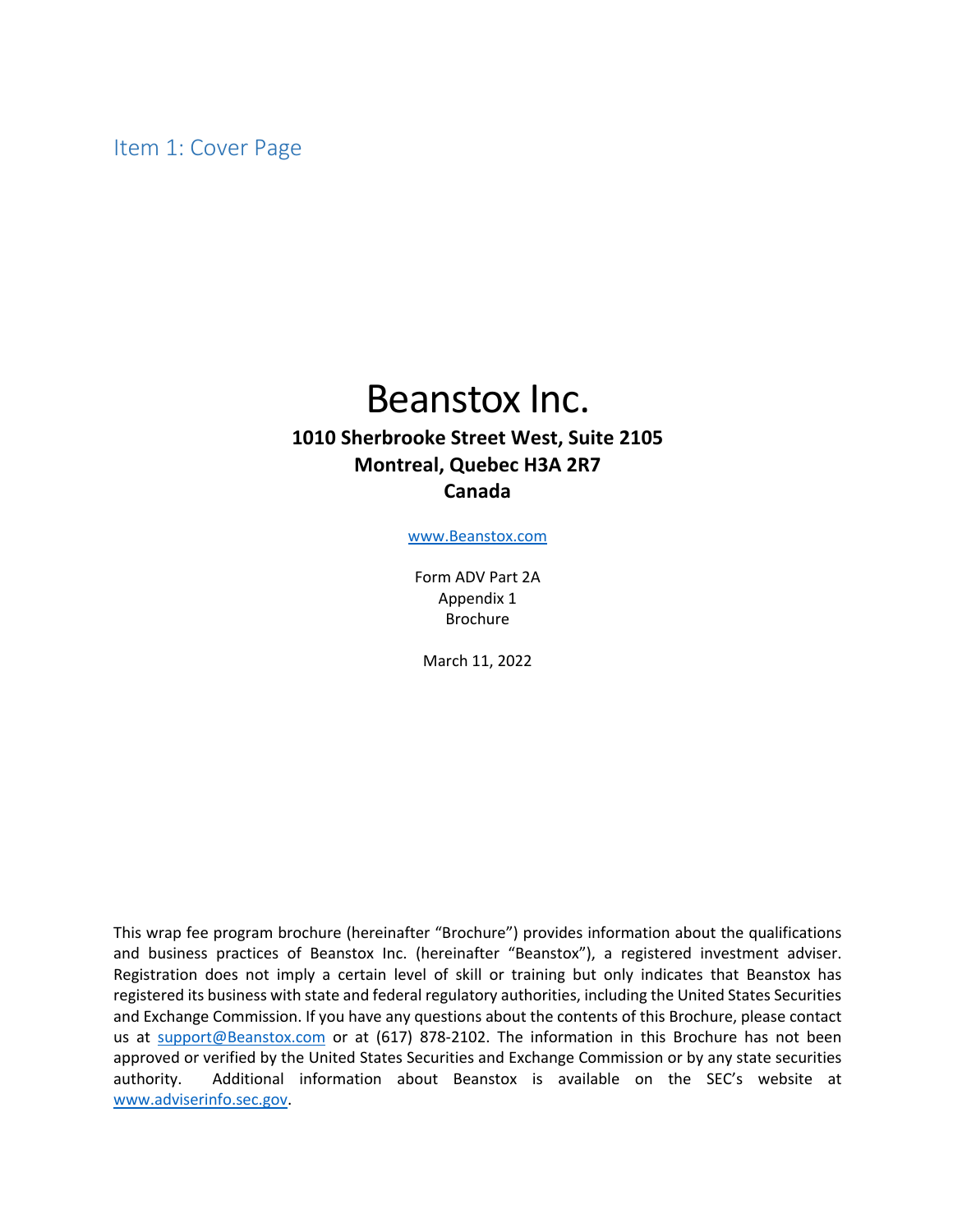## Item 2: Summary of Material Changes

Since our last update on March 30, 2021, no material changes have been made to our Brochure.

We encourage you to review this document in its entirety.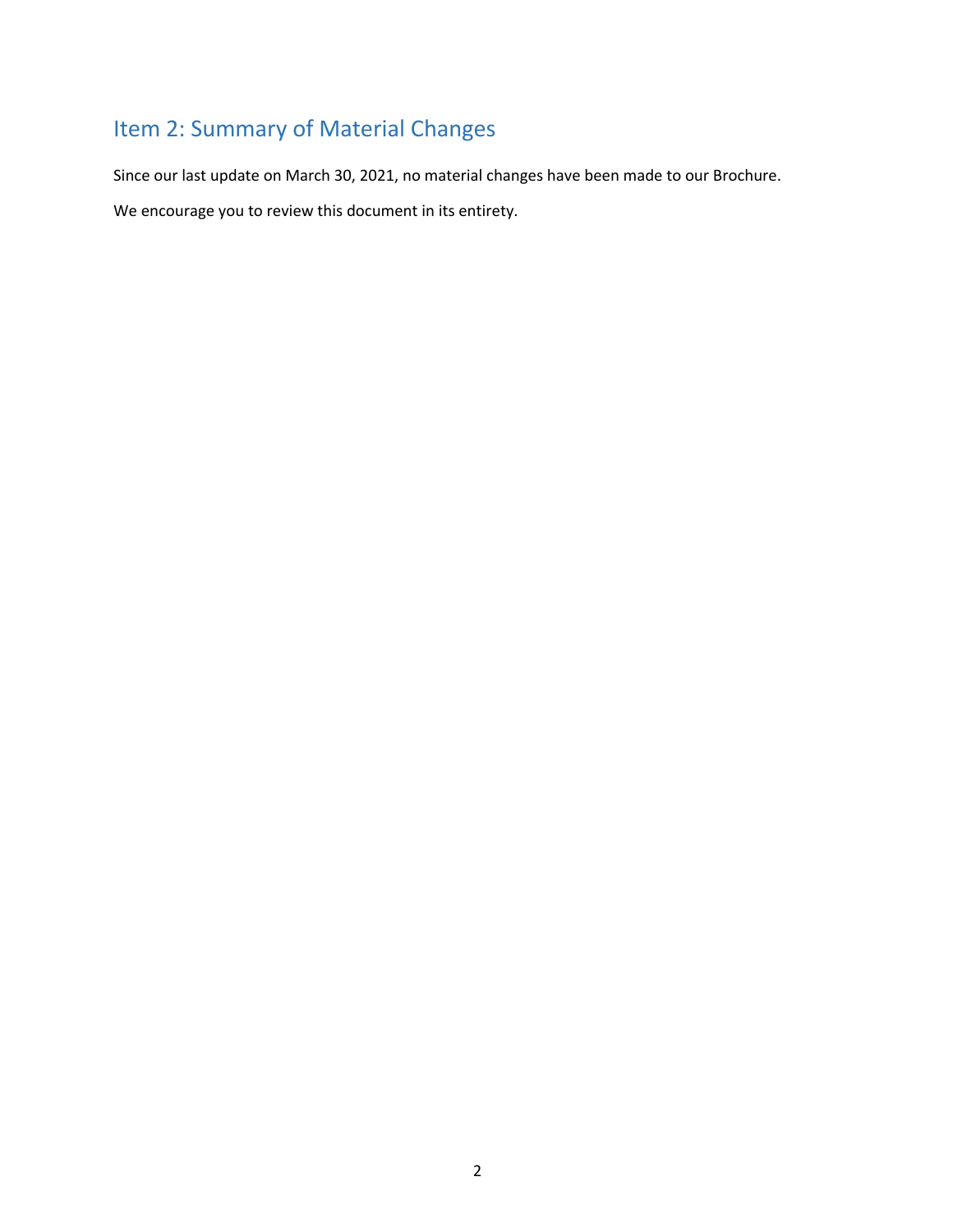## Item 3: Table of Contents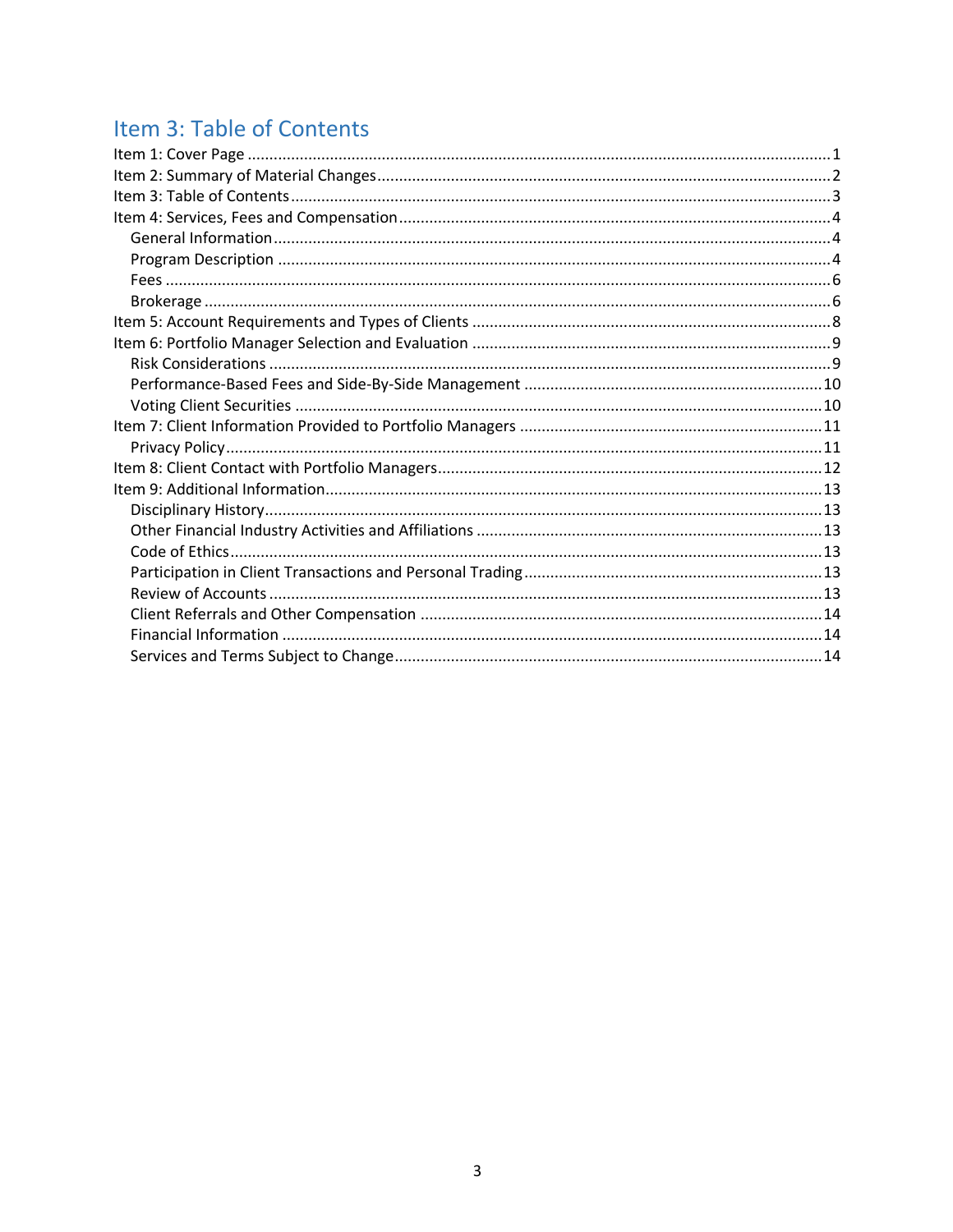## Item 4: Services, Fees and Compensation

#### General Information

Beanstox Inc. ("Beanstox"), a corporation organized in 2018 under the laws of Delaware, is a provider of automated internet-based investment advisory services. Beanstox is registered with the Securities and Exchange Commission ("SEC") as an investment adviser and maintains its principal office at 1010 Sherbrooke Street West, Suite 2105, Montreal, Quebec H3A 2R7 Canada.

#### Program Description

Beanstox provides automated internet-based investment advisory services (the "**Program**") available online through the Beanstox mobile application (the "App"). The Program provides individual investors with a simple and cost effective way to invest in United States (the "**U.S.**") and international equity and bond markets through Exchange Traded Funds (an "**ETF**" or "**ETFs**") using the App. All currency amounts set forth in this Brochure, the App, and the Beanstox website (the "Website", and together with the App, the "**Platform**") are in U.S. dollars. Beanstox does not provide overall financial or tax planning.

In order to provide the Program to Clients, Beanstox collects information from each Client, including specific information about each Client's financial profile and investment goals and risk tolerance (the "**Client Information**"). **In providing the Program, Beanstox relies on the accuracy of the Client Information received from Clients.**

Beanstox develops model portfolios (the "**Model Portfolios**") which are designed to address various investment goals and risk tolerance levels. In developing and updating the Model Portfolios, Beanstox identifies what it believes to be appropriate (i) asset classes, (ii) securities to represent these asset classes, and (iii) allocations within each asset class for each identified risk level. Beanstox selects ETFs for each asset class comprising the Model Portfolios, using selection criteria for each Model Portfolio, including the ETF portfolio definition, diversification, trading liquidity, and cost. The asset classes considered for a Model Portfolio include U.S. equities (e.g. large cap, technology, value and growth), international equities, emerging markets equities and fixed income (e.g. treasury and municipal bonds and corporate bonds). Beanstox designed the selection and relative weighting of the ETFs in each of the Model Portfolios to pursue specific investment objectives, including diversification.

Based on the Client Information, using its proprietary algorithm, Beanstox will recommend to Clients for review and approval a proposed portfolio (the "**Proposed Portfolio**") derived from the various Model Portfolios in reliance on the Client Information.

The Proposed Portfolio establishes the target investment allocations. In order to begin the investment process, Clients must approve the Proposed Portfolio (the "**Approved Portfolio**" and collectively with the Model Portfolios and the Proposed Portfolios, the "**Portfolios**"). The Program is designed for investments in ETFs allocated so that the resulting holdings tend to replicate the Approved Portfolio over time.

Clients are not obligated to choose the Proposed Portfolio to be their Approved Portfolio. However, except as noted below, Clients can only approve or refuse a Proposed Portfolio and can only make one modification to a Proposed Portfolio. To make other adjustments to the Proposed Portfolio, using the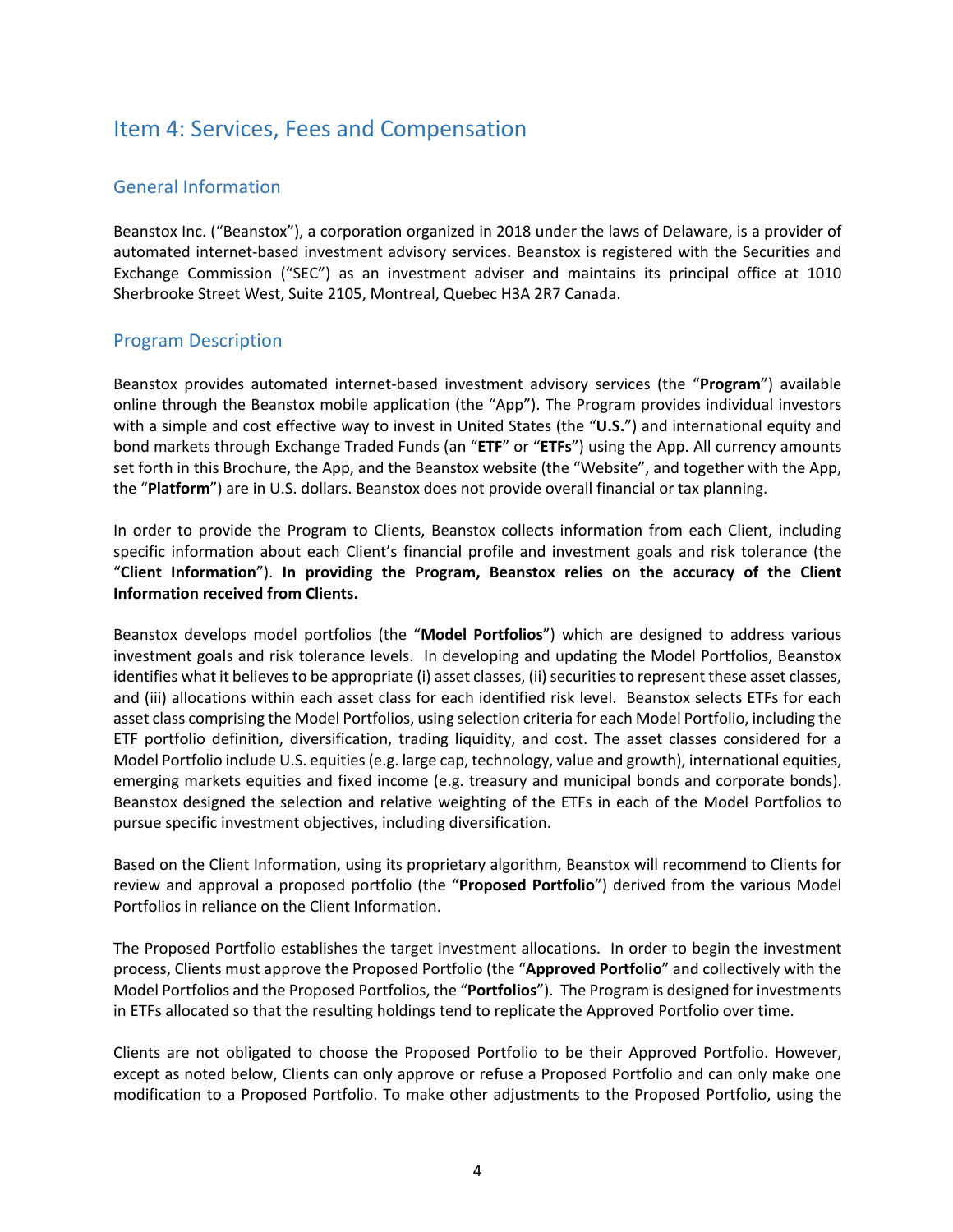App, Clients will need to revise their Client Information, including their responses regarding financial profile and investment goals and risk tolerance. Clients are solely responsible for the approval of the Proposed Portfolio. Beanstox shall not have authority or discretion to select any Proposed Portfolio for Clients. It is Clients' responsibility to review and carefully consider the information available on the App about a Proposed Portfolio, and the constituent ETFs, before approving a Proposed Portfolio.

Beanstox recommendations will not be based on any assets or liabilities outside the Portfolios (Beanstox does not take a Client's other assets into consideration for its assessment of diversification of a Client's assets). Beanstox currently does not accept Clients' legacy investments from another investment account.

Notwithstanding the foregoing, a Client may exclude from a Proposed Portfolio any one of the ETFs that otherwise comprise the Proposed Portfolio if, after carefully reviewing and analyzing all pertinent information available on the App about the Proposed Portfolio, such Client concludes that he or she does not want to own any one of the ETFs in the Proposed Portfolio. A Client may request to exclude from, or re-include in, the Proposed Portfolio an ETF at any time by emailing support@beanstox.com. If a Client excludes an ETF from a Proposed Portfolio, the remaining ETFs in the Proposed Portfolio will be allocated relative to each other in the same proportions that they are allocated relative to each other in the Proposed Portfolio. Clients may not exclude more than one ETF in a Proposed Portfolio. Excluding an ETF from a Proposed Portfolio may adversely impact its performance. By excluding an ETF, Clients must understand that:

- Clients assume the risk that the resulting Proposed Portfolio may perform worse over any time period than the original Proposed Portfolio, or any of the other Model Portfolios on which the original Proposed Portfolio is based, or any other investment;
- the resulting Proposed Portfolio may not be suitable with respect to Clients' investment objectives, risk tolerance, age, financial condition, or other facts or circumstances that apply to Clients;
- Beanstox shall not be liable for any losses or other damages resulting from Clients' exclusion of any ETF from the original Proposed Portfolio; and
- there is no guarantee, representation, warranty, or covenant that the resulting Proposed Portfolio will perform better over any time period than any other Portfolio or any other investment.

Generally, Clients with lower risk tolerance will be offered a Proposed Portfolio from the various Model Portfolios with lower risk profiles and lower expected returns. Clients expressing a set of short, medium, and long-term goals, will be provided a Proposed Portfolio that combines a set of Model Portfolios developed by Beanstox.

The Approved Portfolio will be implemented almost entirely using ETFs. From time to time, some or all of the account's portfolio can be in cash under certain circumstances, including when cash distributions or additional deposits are credited to the Account pending investment, or when an account is liquidated and cash is deposited in the Account. The Approved Portfolio's allocations will be adjusted periodically using cash inflows from dividends and additional Client funding and may also be adjusted if the Approved Portfolio's underlying asset allocations deviate by more than 20% from target allocations. As a result, Beanstox may sell over concentrated ETFs or buy under concentrated ETFs to bring Approved Portfolios in line with the target allocations. Beanstox does so on a best efforts basis and does not take into account individual tax, market or legal circumstances. Clients must consult with a tax or legal professional for such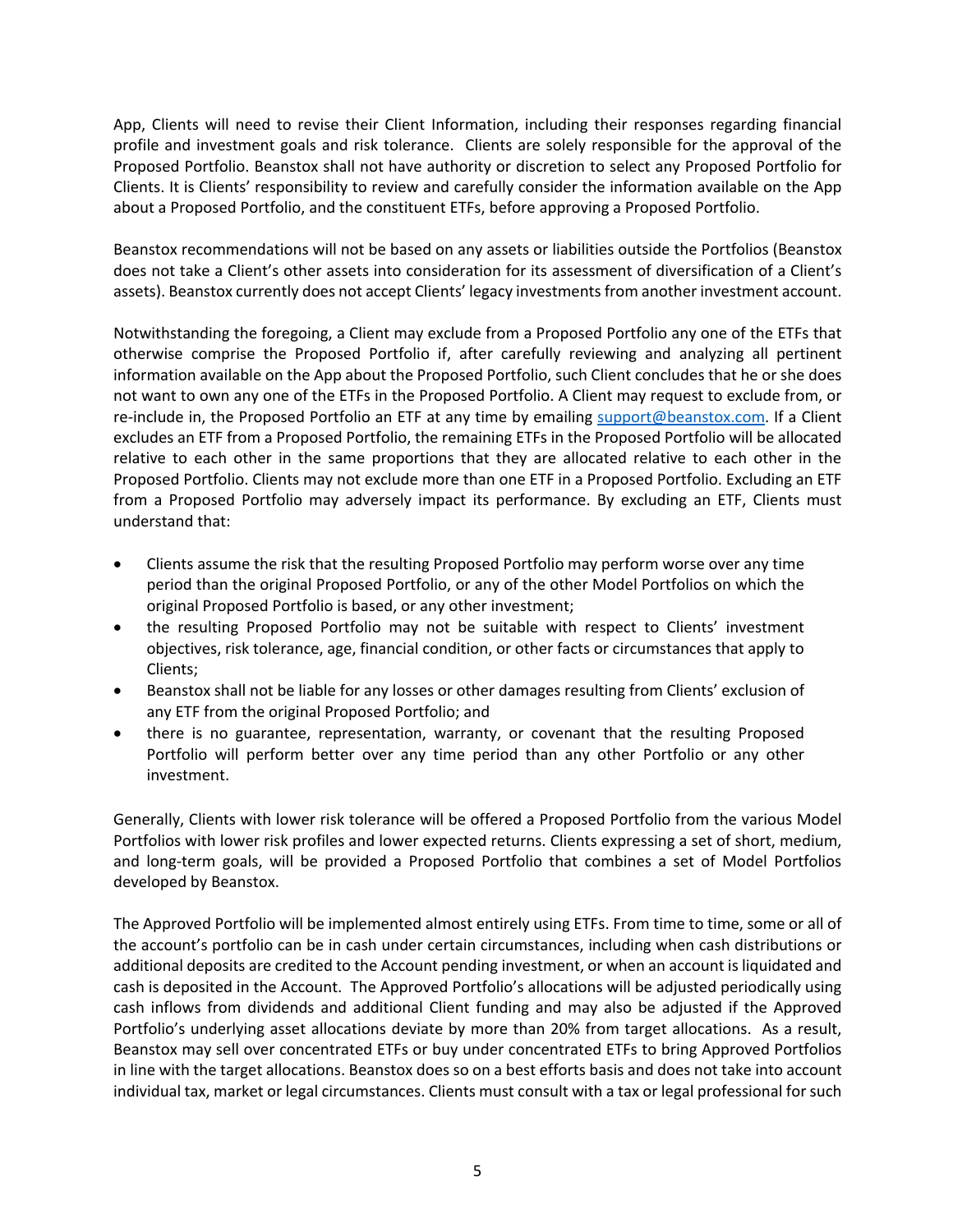information. Beanstox utilizes its best efforts to seek to maintain the Client's Approved Portfolio allocations through market fluctuations, withdrawals, deposits and other events that may cause deviations.

The information that Beanstox provides in the App and on the Website regarding investing, personal finance and other topics of general interest is designed to be educational and is **not personalized advice**.

#### Fees

Beanstox is compensated for its advisory services through a monthly subscription tech fee of \$5.00/month (the "**Tech Fee**"). The first monthly fee payment covers additional on-boarding expenses incurred by Beanstox for new clients and is not refundable. In the future, Beanstox may charge an annual asset management fee of 0.25% of the net market value of Client account balances of \$25,000 or more (the "**Variable Fee**", and together with the Tech Fee, the "**Aggregate Fees**"). The Aggregate Fee is subject to change upon notice to Clients. Beanstox may apply reduced Aggregate Fees, including in connection with promotional programs, in its sole discretion.

The Aggregate Fees are part of a wrap fee program wherein investment advisory fees and most brokerage fees are bundled together. Clients will not be charged additional fees by Beanstox for costs associated with portfolio advisory services, custody, account maintenance and trade execution (except for those fees related to foreign exchange or third-party asset fees). Clients who request special or additional services may be charged for such services. Depending on numerous factors, including the volume and type of trading in a Client Account and the aggregate cost of custodial, trade execution, advisory, and other services that are provided to Clients, Beanstox's wrap fee program may cost Clients more or less money than if the Client were to purchase such services separately away from Beanstox.

The Tech Fee will be charged monthly in advance commencing on the date of the account opening and thereafter upon each monthly anniversary of the account opening. The Variable Fee will apply for each month during which the monthly average net market value of a Client's Account is \$25,000 or more and will be calculated, when applicable, as a prorated market value of a Client account's average daily balance and charged monthly in arrears at the end of each monthly anniversary of the account opening. Beanstox will arrange for the automatic debit of applicable fees from a Client's linked bank account for both the Tech fee and the Variable Fee, if applicable.

Although the fees are not negotiable, Beanstox may, at its sole discretion, waive a portion of its fees or offer fees to some Accounts that differ from the standard fee schedules referenced above. Client may be charged additional fees for reimbursement of non-advisory expenses such as insufficient funds charges.

The ETFs in which a Client's assets are invested charge their own separate management fees and bear other expenses, as described in each ETF's prospectus. These fees are not part of Beanstox's wrap fee program. Beanstox receives no portion of these fees, and these fees are separate from, and in addition to, Beanstox's Aggregate Fees.

#### Brokerage

If you choose to participate in the Program, you will be required to delegate to Beanstox the selection of service providers for brokerage and custody services. Beanstox has entered into an agreement with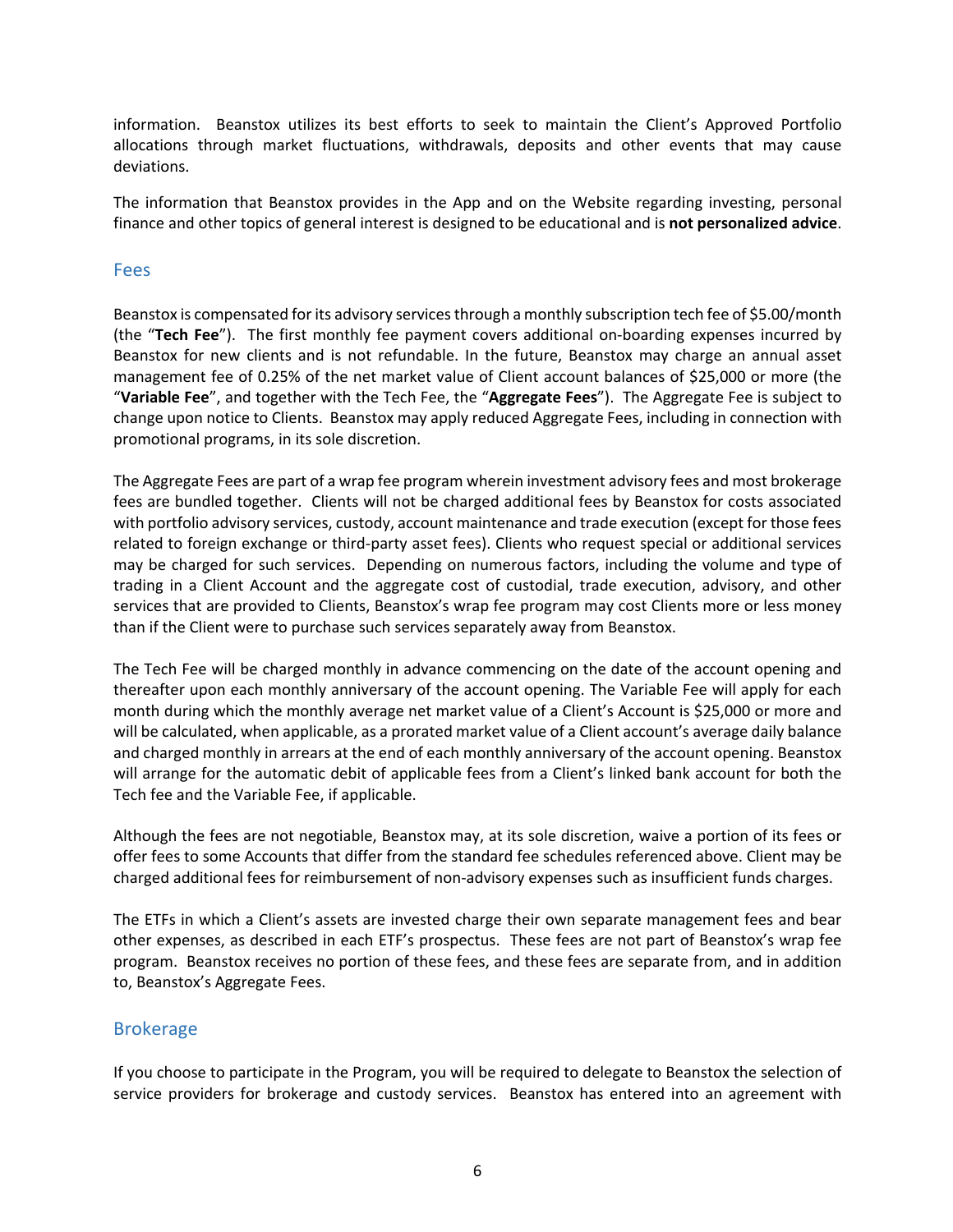DriveWealth, LLC (the "**Carrying Broker**") to provide and/or arrange broker-dealer and custodial services for Beanstox accounts. As part of the account opening process, Clients enter into a separate brokerage agreement with the Carrying Broker (the "**Brokerage Agreement**"). A detailed description of fees of, and services provided and/or arrange by, the Carrying Broker are set out in the Brokerage Agreement. Additionally, the Beanstox Advisory Agreement authorizes and directs Beanstox to place all trades for your Beanstox account through the Carrying Broker. Beanstox does not receive payment for order flow related to these trade orders. The Carrying Broker is ultimately responsible for trade confirmations and Client statements. Beanstox independently confirms that the information found in the Carrying Broker Client statements is consistent with information in Beanstox's internal database.

Beanstox will generally aim to initiate all trade orders in a timely manner, however Clients should be aware that at times orders execution may be delayed, including due to market conditions or to permit bundling of trades in order to achieve scale and cost efficiencies. Under these instances, Beanstox reserves the right to delay trade executions at its discretion.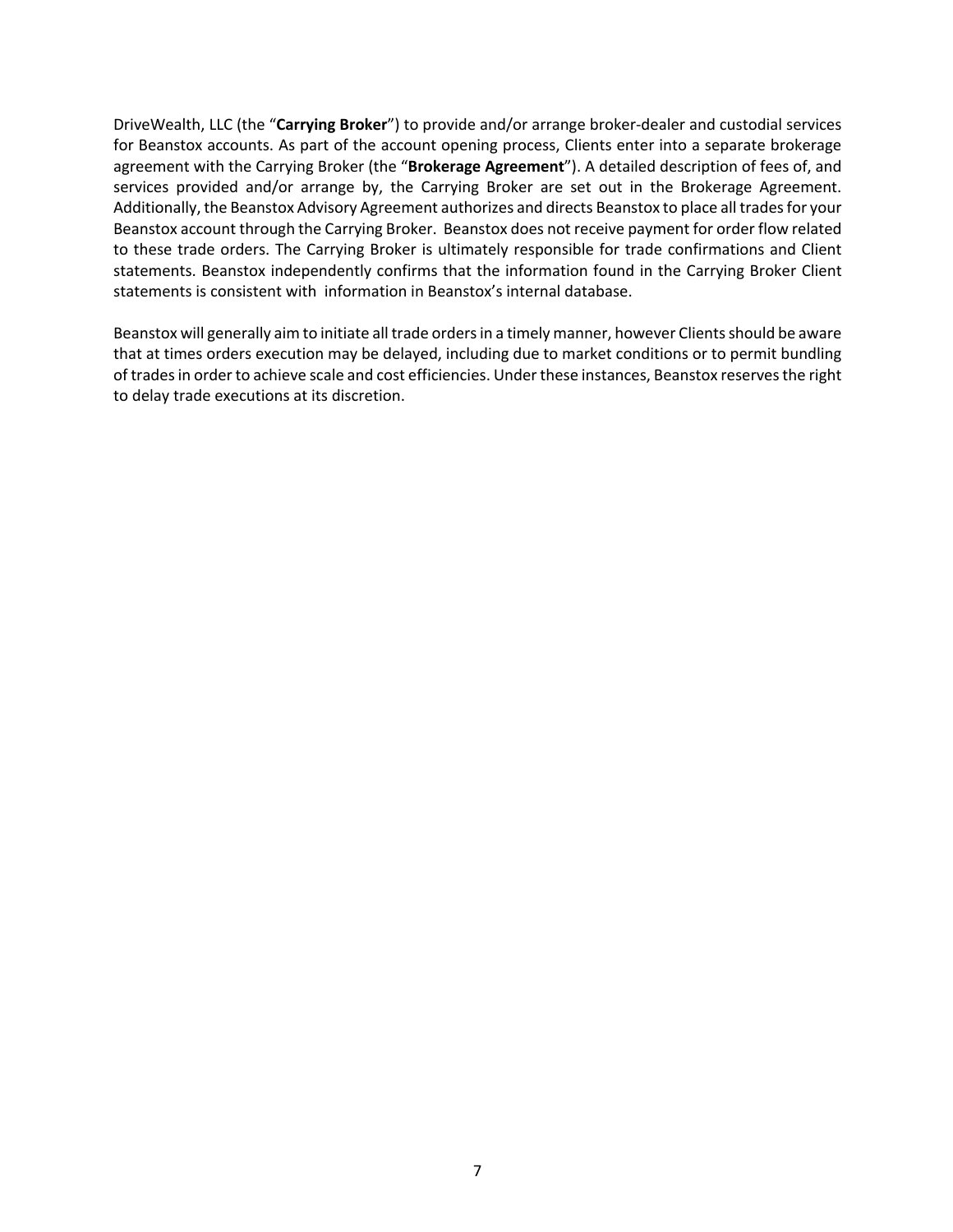## Item 5: Account Requirements and Types of Clients

The Program is only available to individual investors who are residents of the U.S.

Beanstox sets a minimum account size required to open and maintain a Beanstox account. The minimum account size currently is \$100. Beanstox may modify the minimum account size from time to time, which will be set forth in the App.

Client deposits must remain in a Client's account for a minimum of fifteen (15) days after the funds clear prior to being available for withdrawal. Other restrictions may apply if fraud or other potential anti-money laundering concerns are raised.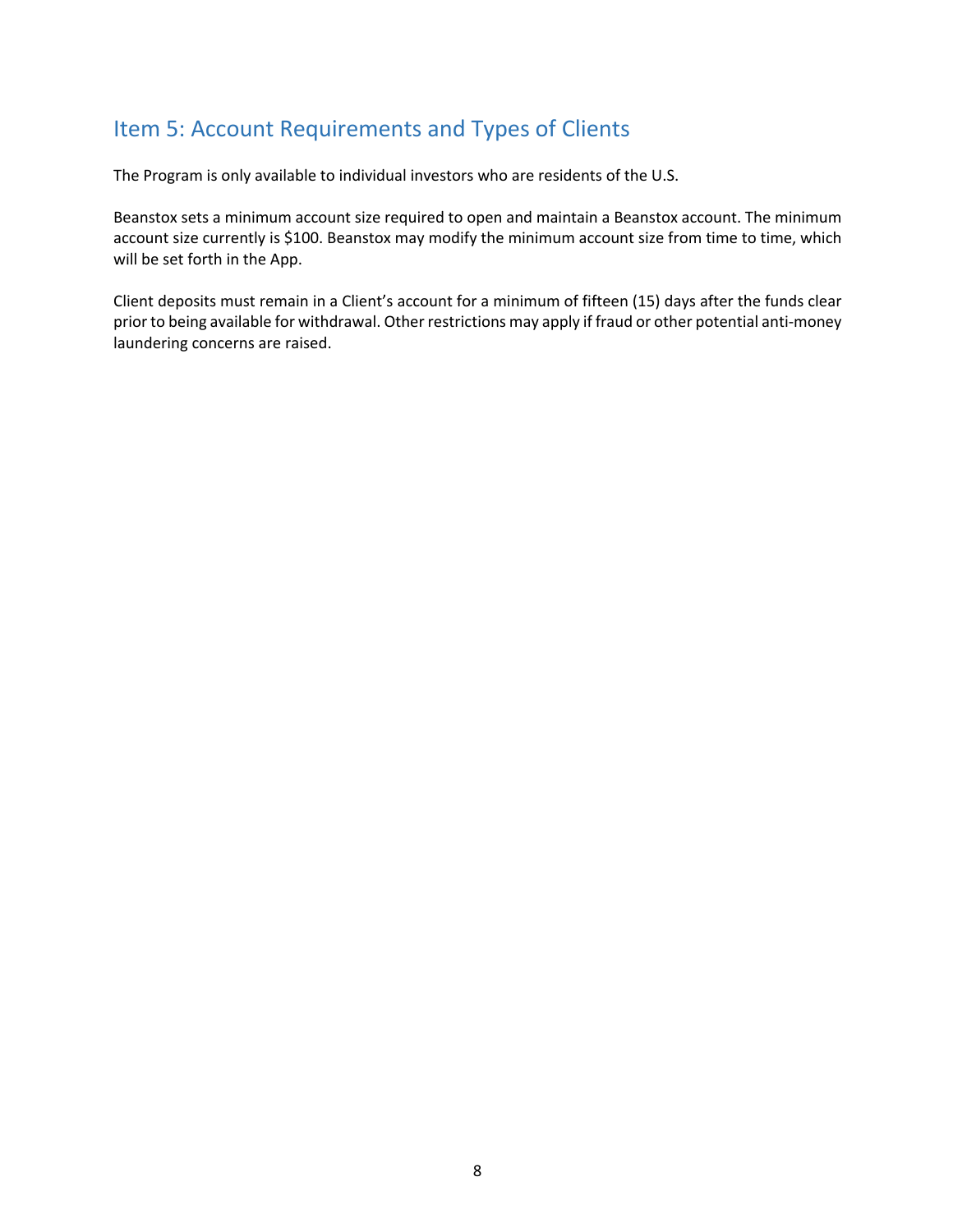## Item 6: Portfolio Manager Selection and Evaluation

Beanstox and individual Clients enter into an investment advisory agreement (the "**Advisory Agreement**"), which becomes effective when Clients electronically sign the Advisory Agreement. Beanstox directly manages the Approved Portfolios of each Client pursuant to the terms of such Client's Advisory Agreement. The Program participates in the wrap fee program described throughout this Brochure. **Beanstox does not offer any advisory services outside of the Program.**

As described in further detail in Item 4, Beanstox provides automated internet-based investment advisory services to individual investors in the U.S. through the App. The Program allows Clients to invest in U.S. and international equity and bond markets through ETFs. Beanstox develops Model Portfolios, each of which have varying risk tolerance levels and are designed to address specific investment objectives. Using its proprietary algorithm, Beanstox will propose to the Client a Proposed Portfolio based upon his or her Client Information. If, after reviewing the Proposed Portfolio, the Client approves it (and makes any permissible changes to its composition by removing an ETF), Beanstox will begin managing the account on a discretionary basis after the Client funds it.

Beanstox uses a proprietary algorithm to manage Client Accounts. The algorithm was developed in conjunction with a third-party service provider. The algorithm generates Proposed Portfolios based on the Client Information. Client Accounts are invested and rebalanced by the algorithm. Beanstox utilizes its best efforts to seek to maintain the Client's Portfolio allocations through market fluctuations, withdrawals, deposits and other events that may cause deviations.

Generally, Beanstox personnel oversee the algorithm but do not monitor individual Client Accounts. There may be circumstances when certain investment activity and account settings will trigger a limited individual review of certain Client Accounts. Clients generally do not interact directly with investment advisory personnel.

#### Risk Considerations

Clients are strongly encouraged to conduct their own analysis and to consider their own individual circumstances, investment goals, risk tolerance and needs prior to investing in a Proposed Portfolio. The fact that a Proposed Portfolio is recommended by Beanstox cannot be interpreted as a guarantee of future performance. Investing in securities involves risk of loss that clients should be prepared to bear. Beanstox cannot assure Clients that they can achieve their investment objectives, their investment strategies will prove successful or that Clients will not lose all or part of their investment.

The ETFs comprising Model Portfolios may change from time to time due to various factors, including, without limitations, changes in market conditions, valuations, expenses ratios, diversification metrics, macro and micro economic conditions, interest rates, and the regulatory and technological environment, in which case Beanstox may divest Clients of some ETFs in the Approved Portfolio and reinvest in the new ETFs which were selected as replacements. Beanstox does not guarantee that Clients will avoid loss in the value of the investments nor guarantee any level of investment income or performance.

Clients must understand that investing in securities, including in the ETFs that comprise Model Portfolios, involves risk and the possibility of financial loss that can be caused by various factors, including changes in economic and market conditions. Changes in economic, market or company-specific conditions can occur rapidly and, therefore, so can financial losses.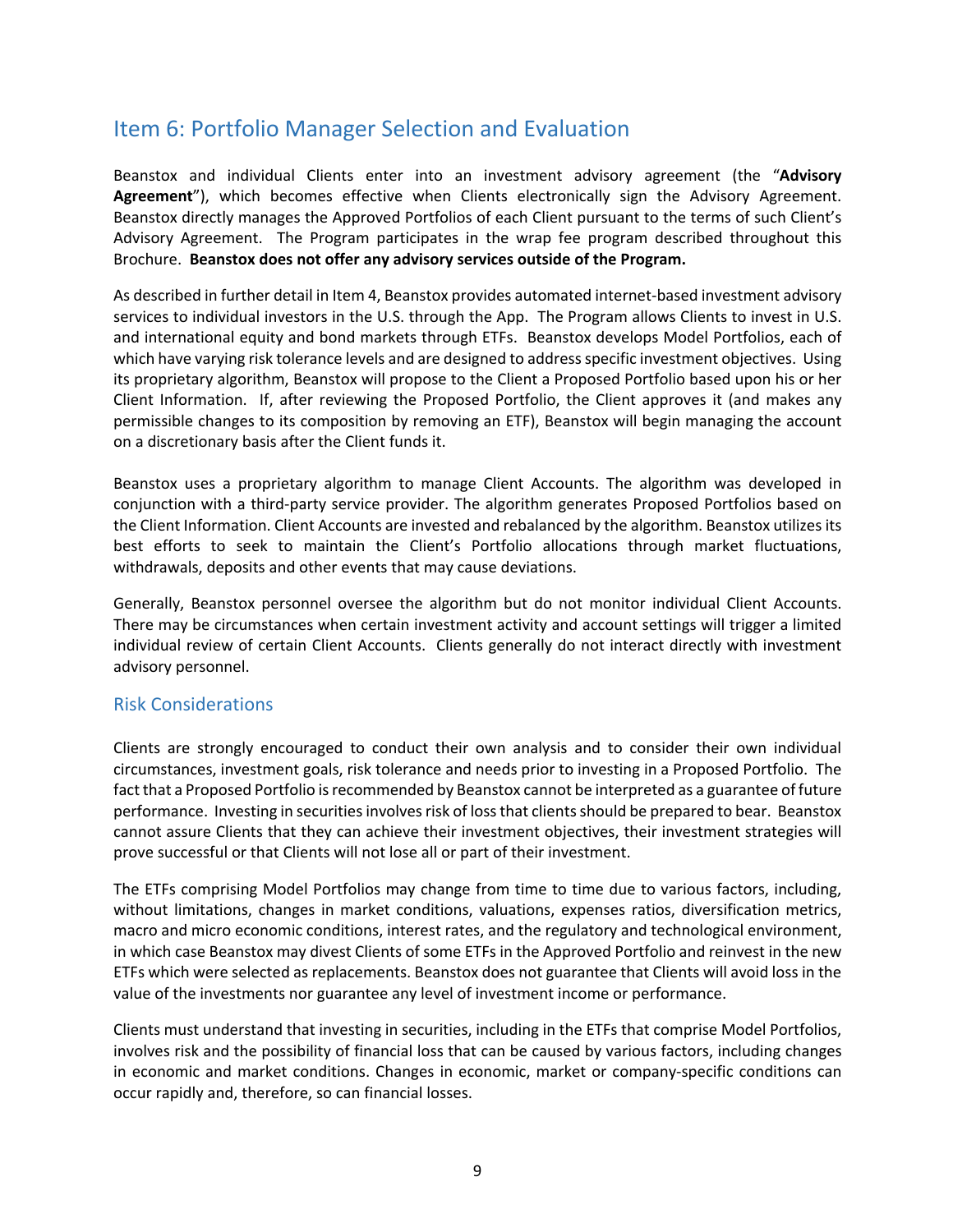Beanstox does not guarantee that Clients will avoid loss in the value of their investments nor guarantee any level of investment income or performance.

There are certain risks associated with using an algorithm to manage Client Accounts. The algorithm might rebalance Client Accounts without regard to market conditions or on a more frequent basis or less frequent basis than a Client might expect. The algorithm may not address prolonged changes in market conditions. Under certain circumstances, Beanstox might override the algorithm, including to halt trading or take other temporary defensive measures in stressed market conditions. Changes to the algorithm may have a material impact on Client Accounts.

#### Performance-Based Fees and Side-By-Side Management

Beanstox does not charge performance-based fees.

#### Voting Client Securities

Beanstox does not accept authority to vote Client securities. Accordingly, Clients are responsible for voting all proxies relating to the securities in their respective account.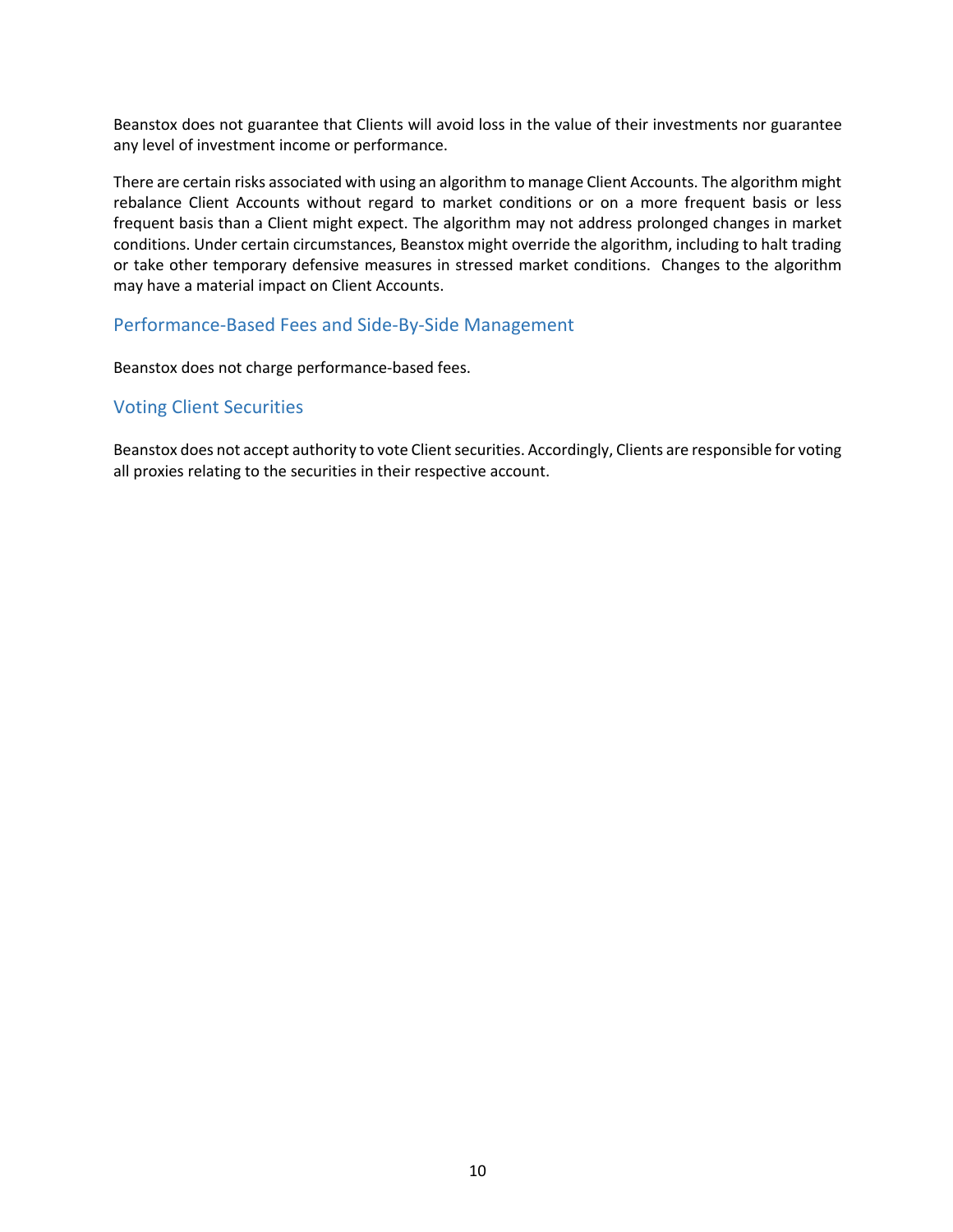## Item 7: Client Information Provided to Portfolio Managers

Beanstox does not share Client information with third-party portfolio managers. Beanstox manages all Client portfolios directly.

In order to provide the Program to Clients, Beanstox collects Client Information. **In providing the Program, Beanstox relies on the accuracy of the Client Information received from Clients.** Although Beanstox may contact Clients periodically to prompt Clients to update the Client Information, Clients must promptly notify Beanstox of any change to the Client Information previously provided by Clients to Beanstox, including information that could influence a Client's stated investment goals or the recommendation of a Proposed Portfolio. A Client's failure to timely update this information could materially impact the quality and applicability of Beanstox's advice and recommendations.

#### Privacy Policy

Beanstox is committed to protecting our Clients' private information. Beanstox has instituted policies and procedures to ensure that Client information is kept private and secure. Beanstox does not disclose any non-public personal information about its Clients or former Clients to any non-affiliated third parties except as required by or permitted by law or agreed to by the Client or as otherwise disclosed in Beanstox's Privacy Policy. Telephonic communications with Beanstox may be recorded. In the course of servicing a Client Account, Beanstox may share some information with its service providers, such as transfer agents, custodians, broker-dealers, accountants, and attorneys. Beanstox restricts internal access to non-public personal information to those employees who need access to such information in order to provide products or services to individual Clients. Beanstox also maintains physical, electronic, and procedural safeguards to protect Client information. A copy of the Beanstox's Privacy Policy is available on the Website at www.beanstox.com.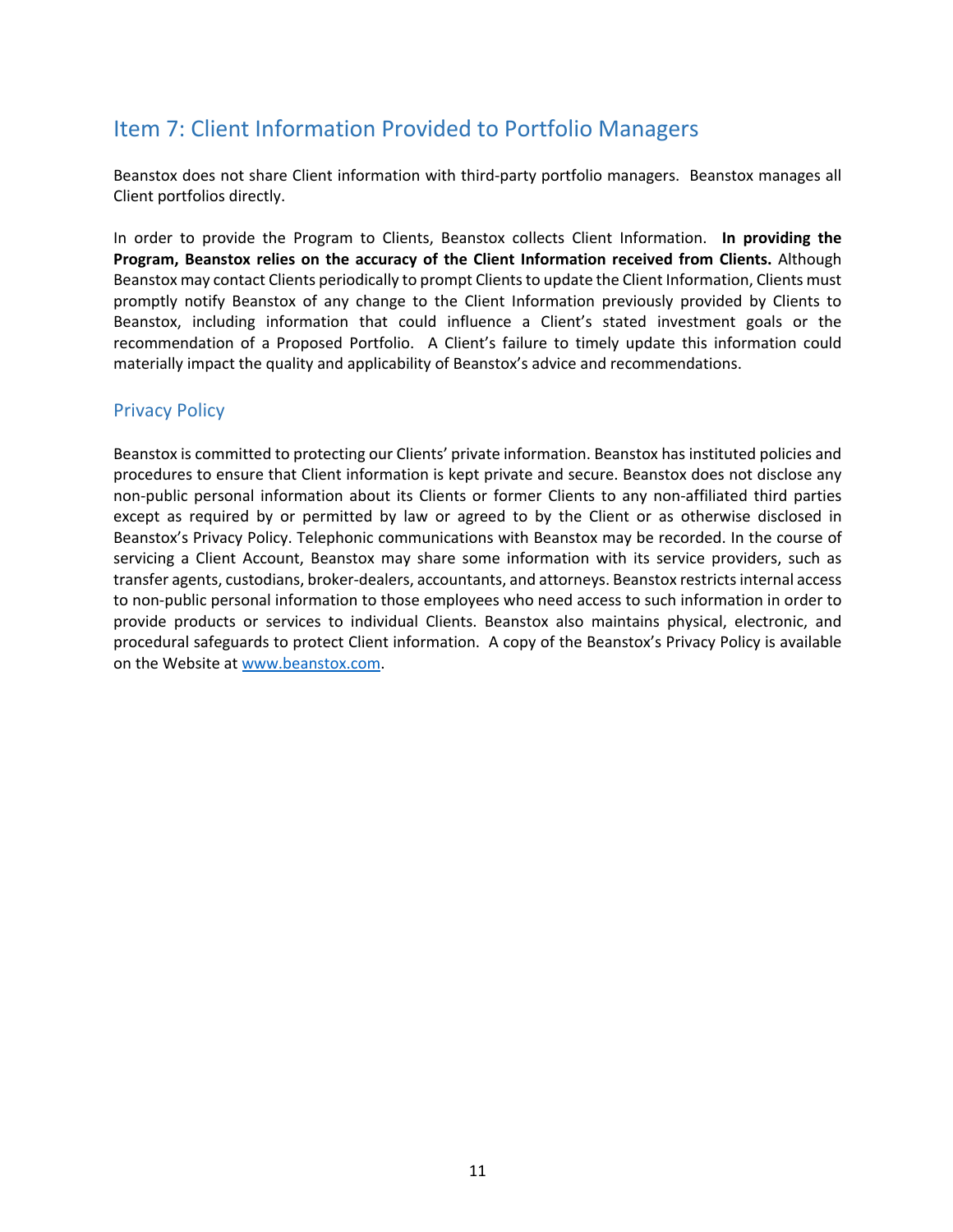## Item 8: Client Contact with Portfolio Managers

Beanstox provides automated internet-based investment advisory services primarily using digital communication with Clients, rather than in person or telephonic communication. Clients who decide to use the Program should be aware that Beanstox's relationship with Clients will differ from a traditional financial advisor relationship in several important respects.

Beanstox is a software-based, automated internet-based investment advisory service which means each Client must acknowledge, and agree to, having the ability and willingness to conduct a relationship with Beanstox primarily on an electronic basis. Under the terms of the Beanstox Advisory Agreement, each Client agrees to receive all Account information and documentation, and any updates or changes to same, through the App and, at times, via electronic communications from Beanstox. Unless specifically noted otherwise by Beanstox, including on the App, all Beanstox financial advisory services and all documentation related to advisory services provided by Beanstox pursuant to the Advisory Agreement entered into electronically between the Client and Beanstox, are managed electronically. Beanstox does make individual customer service representatives available to assist Clients but only with administrative matters. While Beanstox's Model Portfolios are monitored and updated by investment advisory personnel, Beanstox's Clients will generally not interact directly with such investment advisory personnel.

Beanstox provides information in the App and on the Website regarding investing, personal finance and other topics of general interest. Clients should be aware that such information is designed to be educational and is **not personalized advice**.

A Client's Advisory Agreement may be canceled at any time, by either party, for any reason, upon notice in accordance with the terms of the Advisory Agreement. Upon termination of an Advisory Agreement, any unpaid fees earned by Beanstox will be due and payable. The last monthly Tech fee paid in advance by the Client will not be prorated upon termination. The Client has the right to terminate an Advisory Agreement without penalty within five business days after entering into the Advisory Agreement.

Clients may contact Beanstox by email at any time at support@Beanstox.com or at (617) 878-2102 during office hours.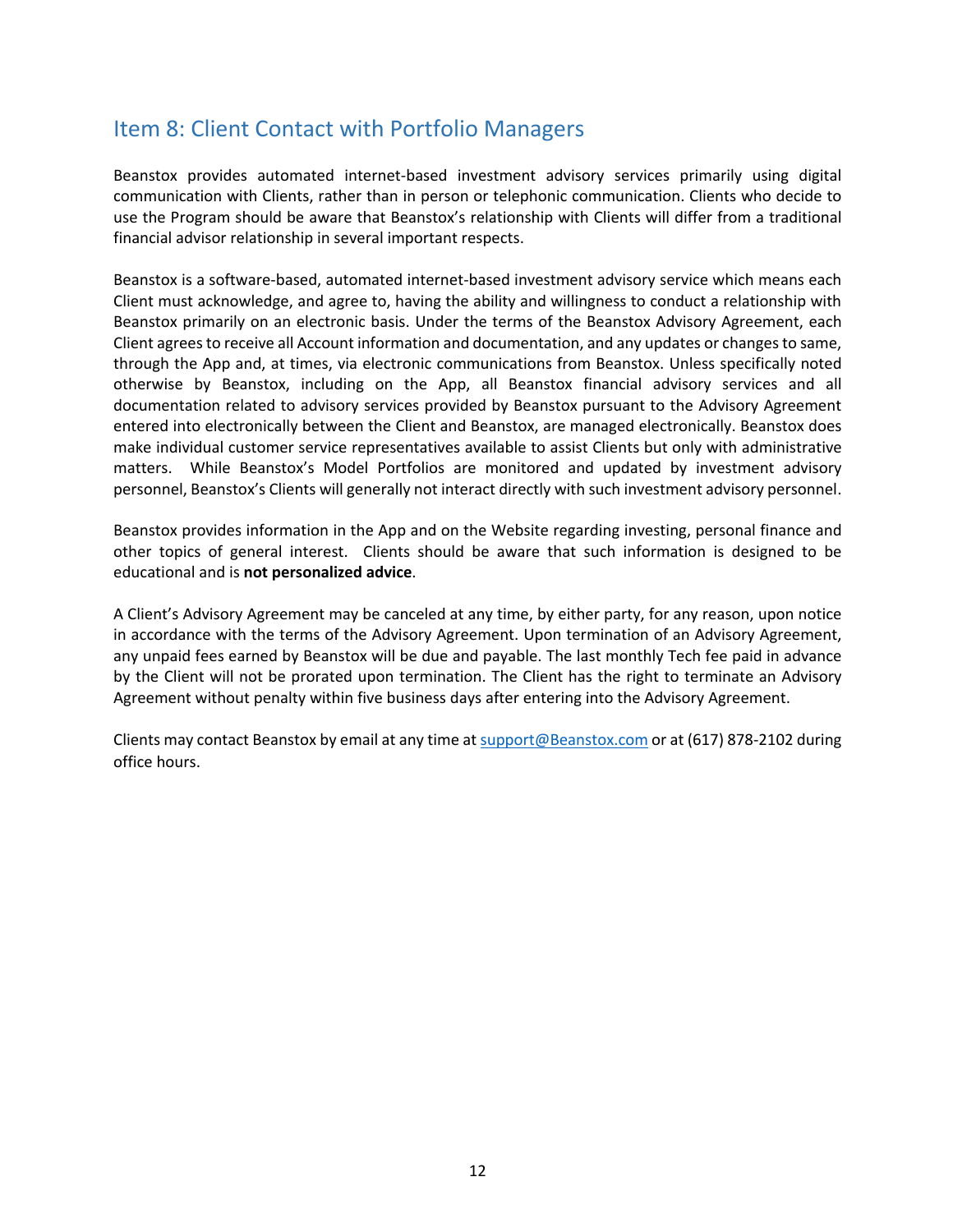## Item 9: Additional Information

#### Disciplinary History

Beanstox has not been subject to any disciplinary events by regulators nor is it a party to any legal events that are material to Client evaluation of our advisory business.

#### Other Financial Industry Activities and Affiliations

None of Beanstox's management persons are registered or have an application pending to register as:

- 1. a broker-dealer or a registered representative of a broker-dealer,
- 2. a futures commission merchant, commodity pool operator, a commodity trading advisor, or an associated person of the foregoing.

Beanstox shares resources with affiliates, including, but not limited to, office space and staffing in marketing, investment services and operations. Client Accounts in the Program do not invest in any products managed by any of Beanstox's affiliates.

#### Code of Ethics

Beanstox maintains a Code of Ethics that is designed to meet the requirements of Rule 204A-1 of the Investment Advisers Act of 1940 and requires all officers and employees to conduct themselves with the highest standards of honest conduct and business ethics in all aspects of their activities concerning Beanstox and Beanstox Clients. A copy of Beanstox's Code of Ethics is available to Clients and prospective Clients upon request by contacting support@Beanstox.com or (617) 878-2102.

#### Participation in Client Transactions and Personal Trading

Beanstox or individuals associated with Beanstox ("**Related Persons**") may buy or sell for their personal accounts securities identical to or different than those recommended to Clients. In addition, Related Persons may have an interest or position in certain securities which may also be part of Portfolios. It is the express policy of Beanstox that no person employed by Beanstox may use information obtained during the course of their work to purchase or sell any security prior to any pending transaction(s) being executed for a Client's account. This policy is intended to prevent employees from benefiting from transactions placed on behalf of Client Accounts. Related Persons are prohibited from trading for their personal account, or recommending trading in, any securities while in possession of material, non-public information about such securities or their issuer, and from disclosing such information to any person not entitled to receive it.

#### Review of Accounts

Beanstox's App investment tools are intended for Clients' use in order for Clients to review their Account and better understand their holdings and investment performance. Generally, Beanstox personnel oversee the implementation of, and modifications to, the algorithm but do not monitor individual Client